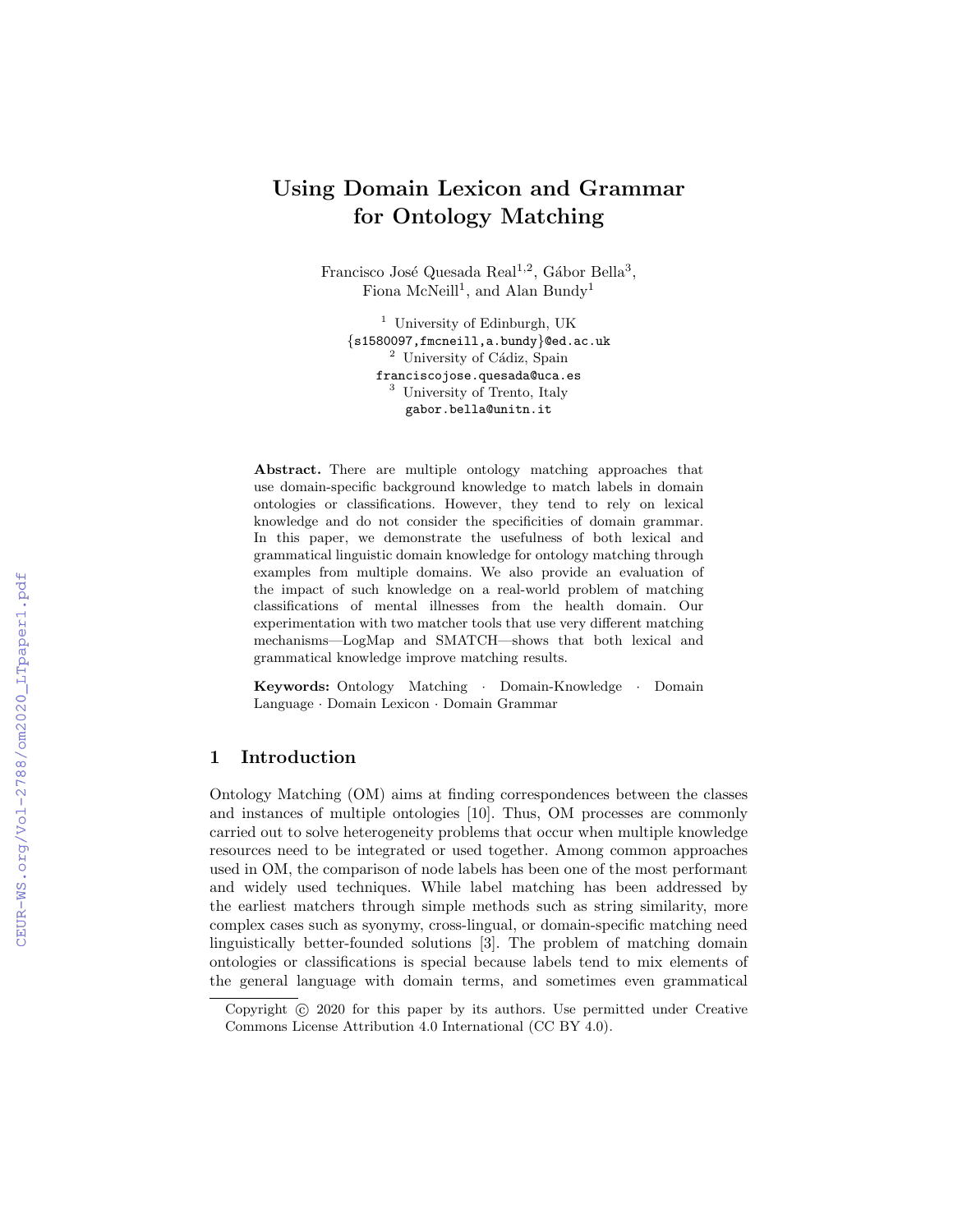forms that are domain-specific. In cross-domain matching scenarios, phenomena of meaning shifts, polysemy, and synonymy make the matching task even harder, such as in the emergency response domain where subdomains of police, healthcare, fire brigades, etc., need to be aligned [17, 18]. Another example is that of mapping standard classifications within the healthcare domain that, despite relying on precise domain terminology, express the same concepts in different ways, such as 'rupture of aorta' versus 'aortic aneurysm, ruptured'. Establishing precise mappings across standards has a major importance for cross-border health applications as they enable automated data integration methods [6].

A large number of matchers analyse natural language labels, on different levels of complexity. A common approach is to incorporate linguistic background knowledge (BK) into the matcher [9, 10].

SMATCH [14] relies on domain-independent BK: it uses WordNet [12] as an English domain-independent lexical database, and analyses labels using general grammatical tools such as tokeniser, lemmatiser, and syntactic parser. Other matchers, such as LogMap [15] or YAM-BIO [2], have been customised to integrate domain terminology to address specific matching challenges, such as biomedical terms. This results in increased performance on domain-specific matching; however, the longer the labels become, the more likely their grammatical structures and their use of general language become important, which cannot be covered by terminological knowledge alone. For this reason, some matchers, such as AML [11] or ALIN [8], integrate both domain-independent and domain-specific knowledge (e.g. WordNet together with biomedical resources).

All of these matchers, however, are limited to using lexical BK. While some of them do address grammar through basic domain-independent methods (tokenisation, lemmatisation, stop word elimination), they do not cope with cases where the grammar depends on the domain.

In this paper, we investigate the impact of both domain lexicon and domain grammar in ontology matching, mainly focusing on label-based matching.

The paper is organised as follows. In Section 2 we describe how domain knowledge appears in ontology labels. Section 3 focusses on different approaches that matchers may use to take advantage of domain knowledge. A case study on the health domain is presented in section 4, being evaluated in section 5. The paper finishes with some concluding remarks and future works included in section 6.

# 2 Domain Language in Ontology Labels

The use of specialised linguistic constructs is common in most domains of knowledge. The most obvious case is the use of specialised terminology, consisting of words and expressions that either are used exclusively within the context of a domain (such as to deglaze in cooking meaning 'to loosen bits of food which stuck on the bottom of a pan by adding liquid'), or that gain a new meaning within a domain (such as to clarify which in cooking refers specifically to butter).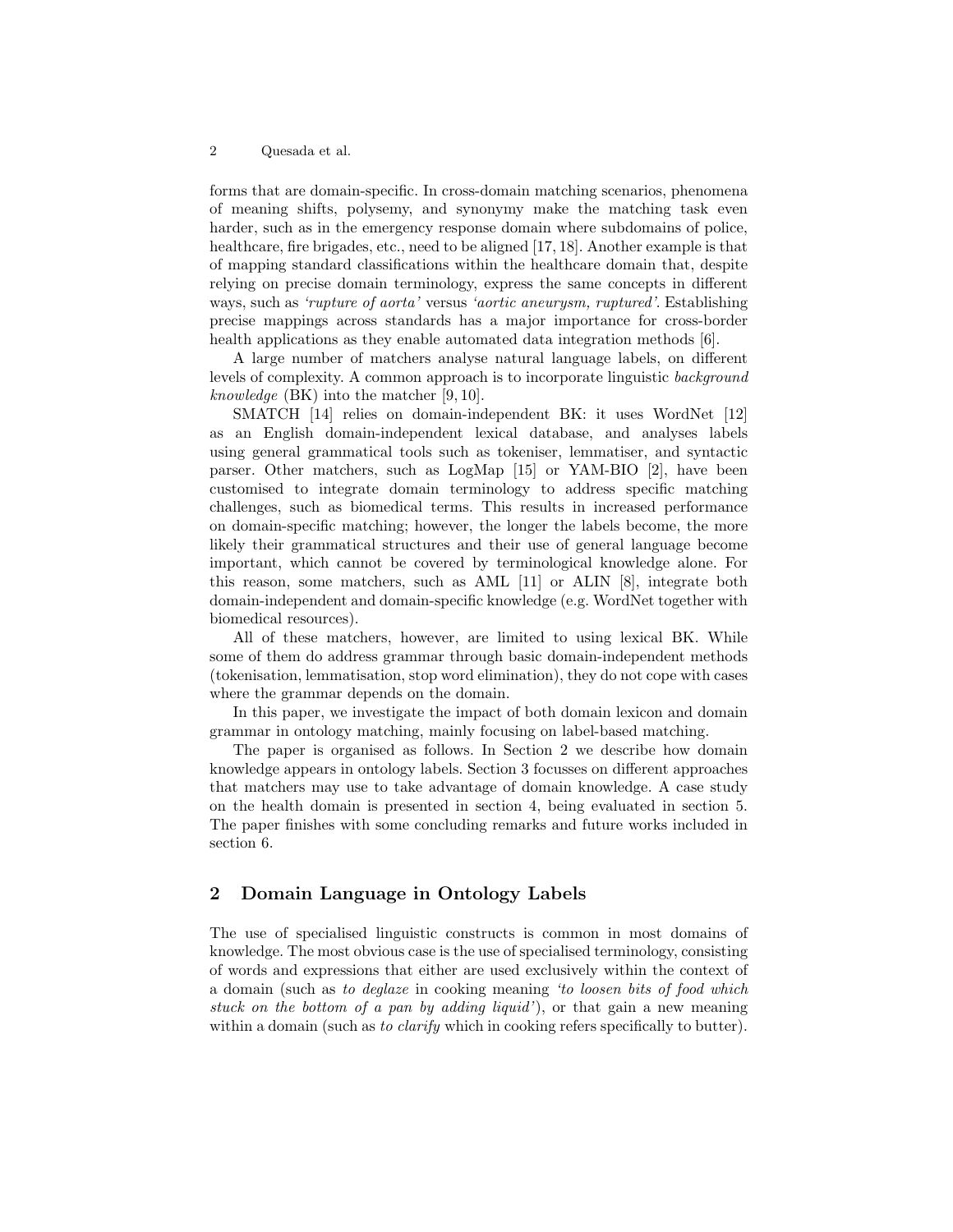Domain-specific meaning can, however, also be vehicled by non-lexical means, a phenomenon that we globally call domain grammar. Domain grammar can be found even within the short labels typical of ontologies and classifications. Below we provide examples of domain language from specialised text, including ontology labels.

Domain terms. The UK Civil  $\mathcal B$  Protection Lexicon (UKCP) defines the term medevac that means medical evacuation, itself considered a specialised term. In order to align these two terms, a matcher would either need lexical background knowledge that states their synonymy, or—in this specific case—word-level analysis in order to detect that one term is the abbreviated form of the other.

Domain acronyms. The acronym REM has many meanings; in the domain of neurology it means *rapid eye movement*. Again, in a matching task the acronym can be matched either through the use of domain lexical knowledge or through acronym detection.

Word derivation. Derivation rules allow the creation of words through the use of affixes, such as voyeur  $\mapsto$ voyeurism or anorexia  $\mapsto$ anorexic. While, as in these cases, domain language often relies on the derivational rules of general grammar, domain-specific derivational affixes and rules also exist, such as candida  $\rightarrow$  candidiasis in the medical domain. Even though the common approach in lexicography is to enumerate derived words as separate lexical entries, lexicons are often incomplete in practice due to the high productivity of affixes. Thus, grammar-based approaches to detecting the relatedness of derived terms can be useful, as when matching the label *fetishism* with *fetishistic* disorder.

Word inflection. Inflection rules are defined by general language; yet, particular inflected forms can be more or less specific to domains. A well-known example are cooking recipes where sentences tend to begin with verbs either in infinitive or imperative form (e.g. 'Peel the onions', which in French may be expressed either as 'Peler les ognons' or as 'Pelez les ognons').

Specific uses of punctuation. In labels of the International Classification of Diseases (ICD), such as 'Hallucinogen use, unspecified with hallucinogen persisting perception disorder (flashbacks)', parentheses are used to provide clues for the interpretation of the label. Square brackets, commas, or parentheses are also widely used in ontologies, classifications, and data schemas, such as to provide units of measure for numerical values: speed  $(km/h)$ . The precise interpretation (e.g. relevance or not with respect to the matching task) of such punctuation and the text they delimit depends on the domain and the particular application at hand.

Domain syntax. The same 'Hallucinogen use. . . ' example from above shows that labels can use non-standard syntax. This is sometimes motivated by the context of use, such as the need to sort the labels alphabetically motivates the use of the adjective unspecified in a postpositive form. The phrase hallucinogen persisting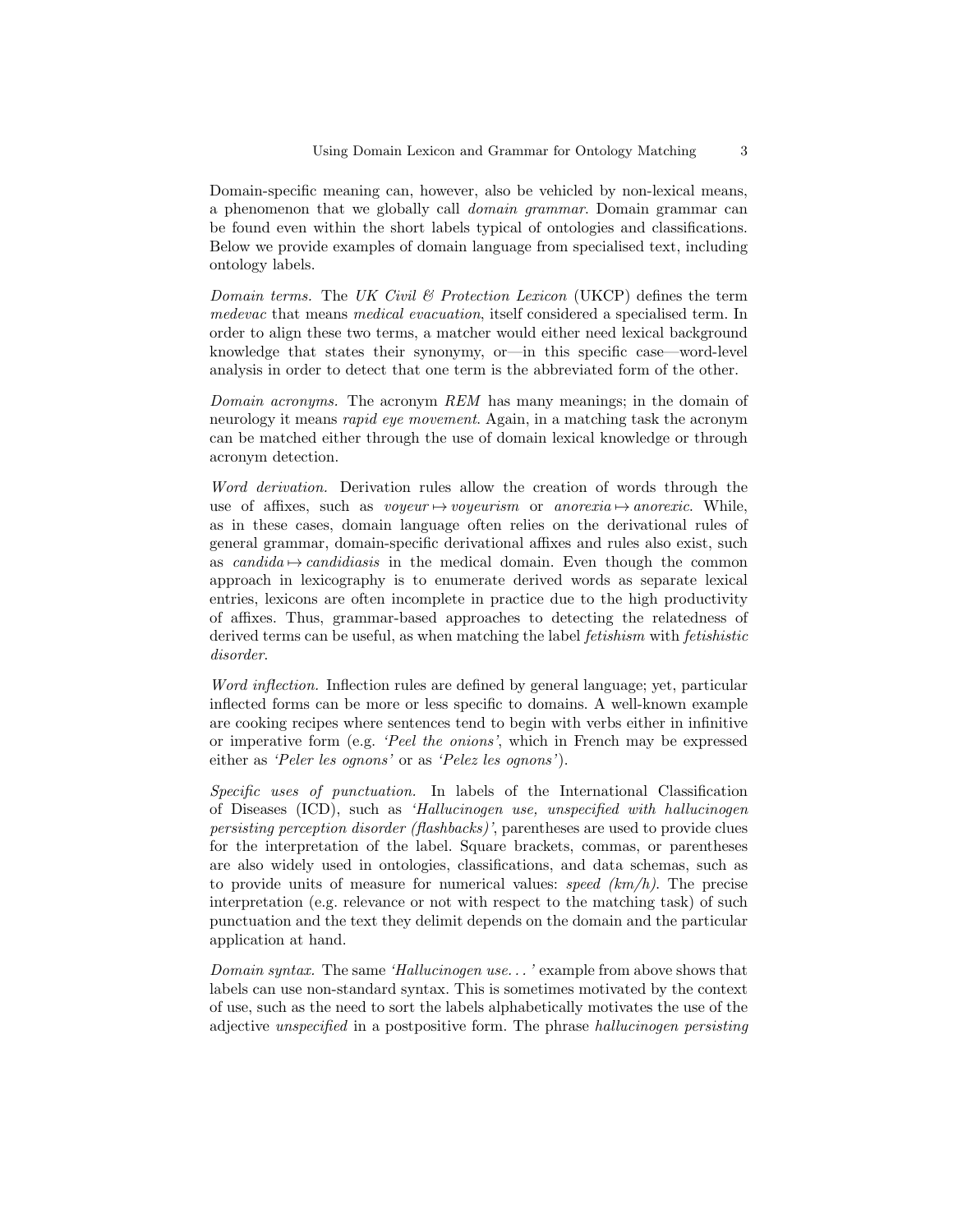perception disorder, on the other hand, includes syntax that is not considered as standard in general language but is common in medical text. While syntax may play a minor role in matching very short labels, for longer classification entries it may be taken into account by the matcher tool, as in the case of SMATCH that performs syntactic parsing.

## 3 Leveraging Domain Language for Ontology Matching

The hypothesis verified in this paper is that "matching performance can be improved by relying on knowledge that is specific to domain language". However, as domain language also incorporates elements of general language, our study also considers this aspect. Accordingly, we classify linguistic background knowledge with respect to being general or domain-specific, as well as with respect to being lexical or grammatical. This delineates the following four categories of knowledge: (1) general lexicon; (2) general grammar; (3) domain lexicon; and (4) domain grammar. Furthermore, we consider three different forms of grammatical knowledge with respect to the linguistic elements to which they apply: (a) phrase-level (syntax, dealing with the way words are organised within labels); (b) word-level (morphology, i.e. grammar that deals with the structure of words); and (c) character-level (e.g. orthography and use of punctuation). Due to the shortness of ontology and classification labels, we deem it sufficient to consider only these three levels of granularity of grammar.

General Lexicon A domain-independent resource that is commonly used is Princeton WordNet [12] which is a lexical database in which nouns, verbs, adjectives and adverbs are grouped into sets of synonyms, each expressing a different concept. All sets are semantically related between them with an  $is_4$ relationship, forming a taxonomy, in which the more general elements are at the top and the more specific are at the bottom levels.

Domain Lexicon There are multiple domain-specific resources such as lexicons or domain terminologies that contain the technical terms of an specific domain. In the literature, we can find different approaches to integrating these resources within WordNet  $[1, 17]$ . Their main goal is to append specialised knowledge to general knowledge currently represented in WordNet (e.g. coronavirus as a specialised type of infection). However there are cases in which the current representation of a word in WordNet differs from its meaning in the domain-specific resource (e.g. evacuation in WordNet and in the UKCP). In these cases, the integration is more complex and needs to be done in a supervised way [17].

The main advantage of using domain lexical knowledge is that matchers have an enriched BK and are able to find mappings of labels that include some of the added new terms. Moreover, when matching ontologies from multiple or partially different domains (such as reference health knowledge involving subdomains of healthcare), domain information can be leveraged for word sense disambiguation within the matching process, resulting in improved precision [5].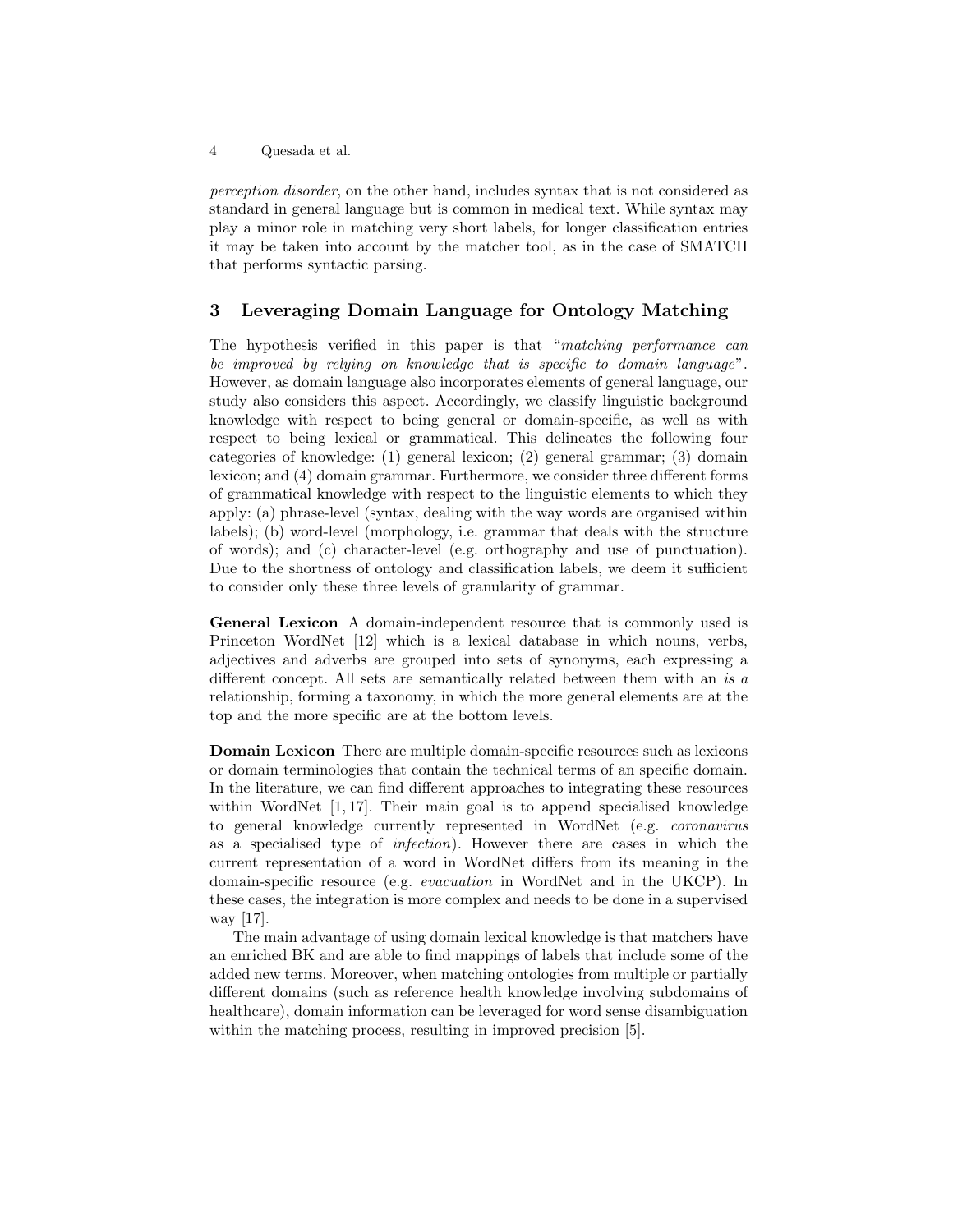General Grammar Most matchers consider the grammar within labels for the matching process. In this case, they carry out some of the following tasks with independence from the domain of the resources to be matched [10].

- Phrase Level Grammar .
	- Tokenisation. Labels are segmented into tokens (e.g. "medium-scale  $evacuation$ " becomes  $\leq medium$ , scale, evacuation $>$ ).
	- Acronym extraction. Characters of tokens are used to extract/discover acronyms (e.g. "Non Governmental Organisation" becomes "NGO").
	- String similarity. Compare string labels considering different measures and return a value according to their similarity degree (e.g. "Level of emergency" and "Level 1 emergency" have a high similarity degree).
	- Stopword elimination. Tokens that are recognised as articles, prepositions, conjunctions are removed (e.g. "level of emergency" becomes "level emergency").
- Word Level Grammar .
	- Lemmatisation. Tokens are reduced to basic forms (e.g. "disasters" becomes "disaster").
- Character Level Grammar .
	- Normalisation. This task includes several subtasks such as: case normalisation, diacritics suppression, blank normalisation, digit suppression or punctuation elimination.

Domain Grammar There are cases in which applying the previous domain-independent tasks to domain-specific resources is counter-productive. For example, if we apply digit suppression and stopword elimination to the following labels: "Level of emergency", "Level 1 emergency", "Level 2 emergency", "Level 3 emergency"; the matcher might output that all labels represent the same knowledge. Another example appears when the case normalisation task is just limited to transform all characters within the label into lower case letters. In this case, if the label contains Roman numerals they might pass unnoticed after the case normalisation. For these reasons, it is necessary to consider domain-specific grammar and address it conscientiously. Below there are described the approaches that we have implemented in our research:

- Phrase Level Grammar . Finding clues or postscripts that recurrently appear within the labels in a domain is not unusual. In this case, it is necessary to analyse if they add enough knowledge to keep them in the label or it is worth suppressing them (e.g. "Mild cognitive impairment, so stated").
- Word Level Grammar. Implementing derivational morphology rules to transform a term from one part-of-speech into another is interesting because enriching matchers' BK with these words allows those matchers that do not mainly base the matching process on string similarity measures to discover new mappings. Domain words produced by derivational morphology are added to matchers' BK as related forms (e.g. "pathological" is added as a related form of "pathology).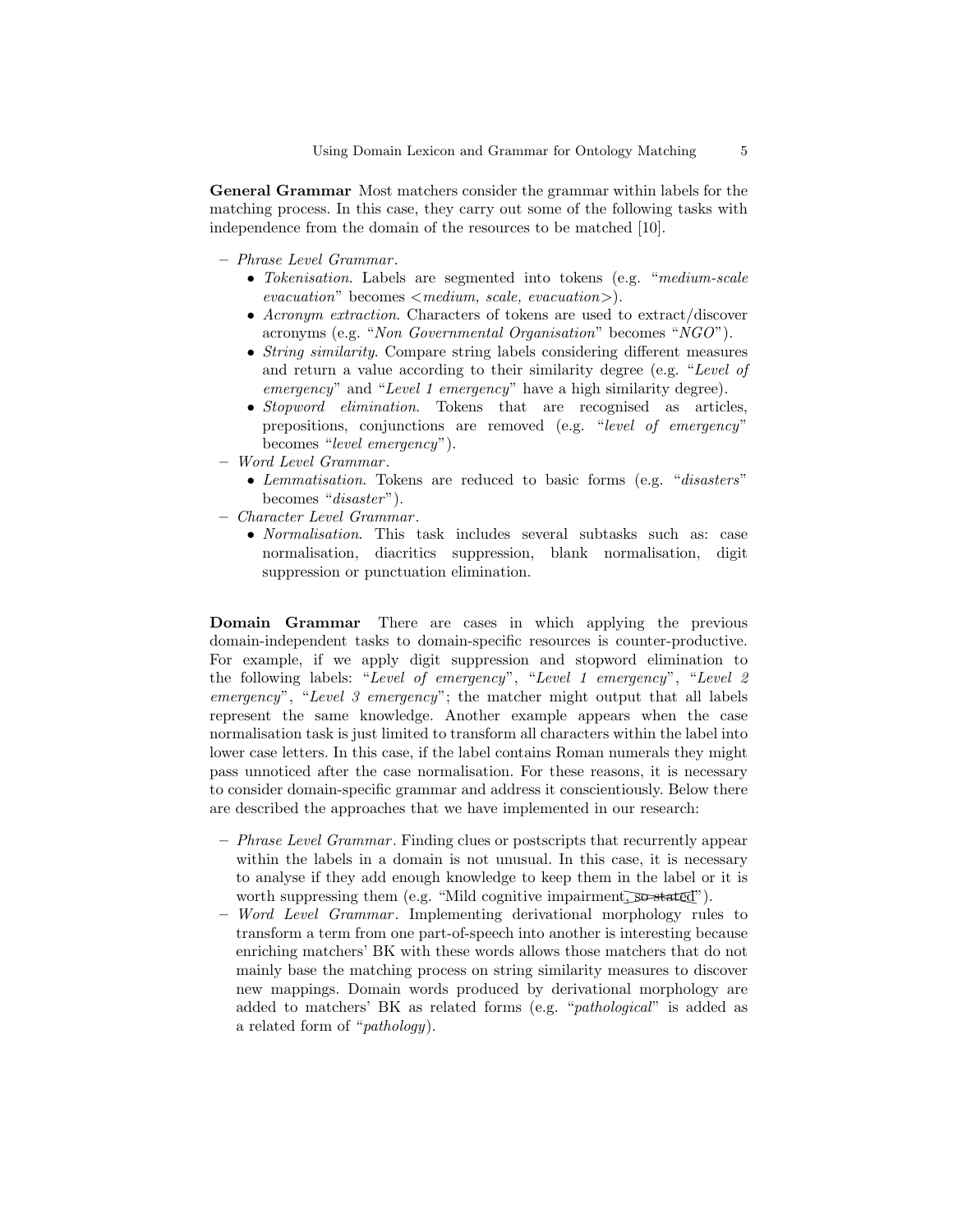- 6 Quesada et al.
- *Character Level Grammar*. Depending on the domain, particularly in application domain knowledge resources, orthography follows different conventions. This makes necessary to address it optimally in each case. For example, there might be cases in which the content within parentheses or square brackets is meta-information that is not relevant for the meaning of the label (e.g. "Post(-) traumatic stress disorder"), being recommendable its suppression, whereas in other cases this content might be essential (e.g. "Stable lodine (Potassium lodate tables)").

The rules of the different domain grammar levels can be extracted both in a supervised or unsupervised way. The latter requires a huge number of documents to apply statistical methods, whereas the former does not need such quantity of documents, but involves more effort. In general, the rules at the *word level* can be transferred to any ontology within a domain (e.g. health), while the rules at the phrase and character levels usually are more dependent on the application domain (e.g. Hospitals of North London).

# 4 Case Study on the Health Domain

The main motivation lies in the need of solving semantic interoperability problems within the health domain. For example, when clinicians have to exchange health records that contain descriptions from multiple official classifications of diseases. To do so, we have developed several extensions to enrich the matcher's BK with health lexical and grammatical knowledge.

Due to descriptions of disorders containing not only technical, but also general terms, WordNet has been used as a domain-independent BK into which the extensions are plugged. The extensions have been developed following the Lexical Markup Framework (LMF) standard [13], and integrated into WordNet using Diversicon [4], which is a framework that allows extending WordNet with any domain-specific knowledge represented in LMF, validating and generating an enriched WordNet.

General Lexicon Princeton WordNet has been used as domain-independent resource. The main reason is that it represents general knowledge and there are multiple approaches that we could apply to enrich WordNet with domain-specific knowledge resources.

Health Domain Lexicon We have developed an extension for WordNet that includes health lexical knowledge extracted from the following resources:

 $-$  MeSH is the National Library of Medicine's controlled vocabulary thesaurus [16]. It consists of sets of terms, naming descriptions, in a hierarchical structure that permits searching at various levels of specificity. The hierarchy is sorted considering several semantic relations such as *is* a or part of. This hierarchy is similar to the way in which WordNet is organised, which makes easier its integration. The developed extension for WordNet contains all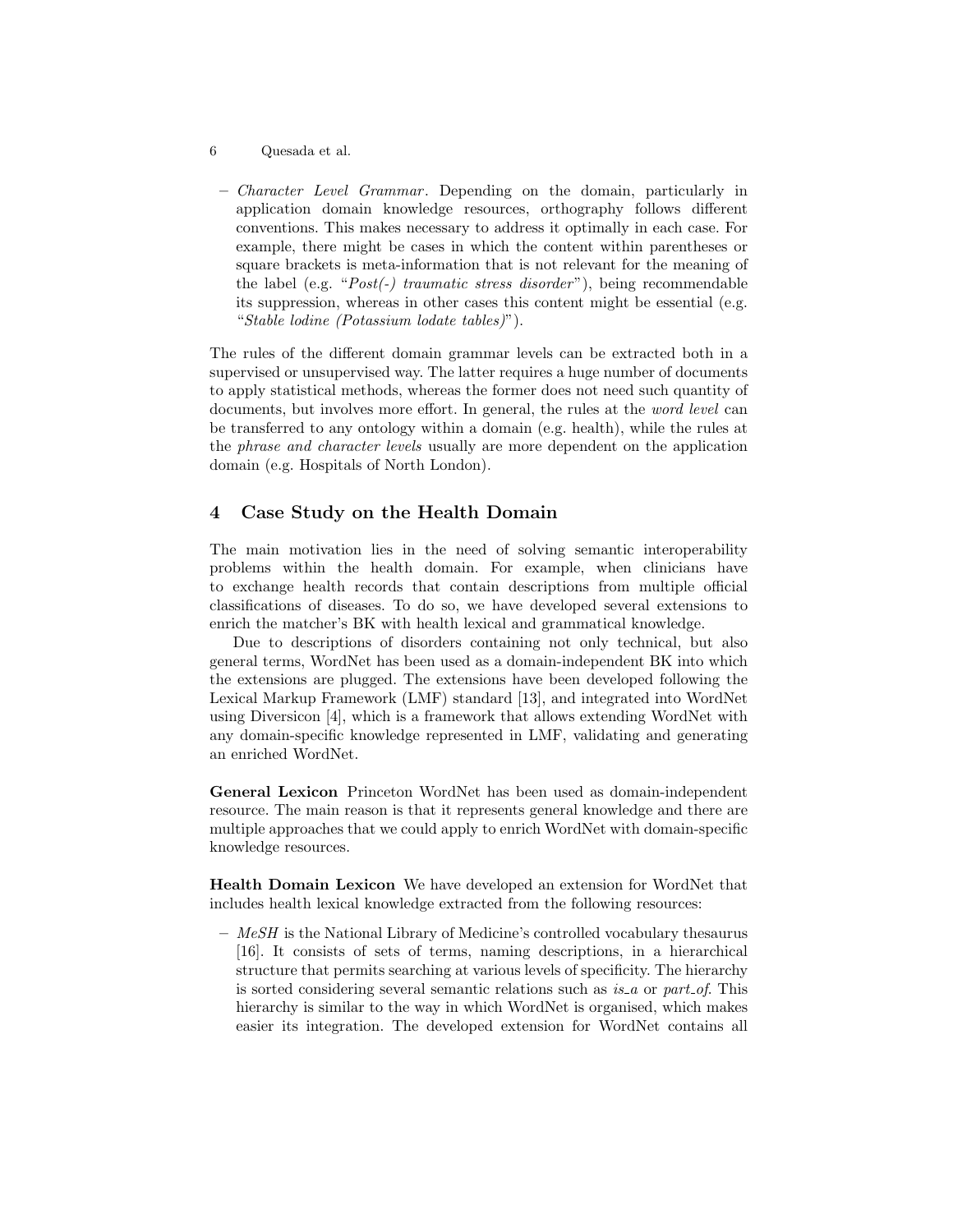descriptions included in the "Diseases" and "Psychiatry and Psychology" MeSH categories. In this case, we only consider the  $is_a$  semantic relation, because we have detected several problems using  $part_of$  when matching diseases (e.g. a "heel disease" is a "foot disease", but an "eye disease" is not a "*face disease*"). Addressing these problems is something that we are considering as a future work.

– The SPECIALIST lexicon is an English lexicon which contains both commonly occurring English words and biomedical vocabulary [7]. It is composed of lexical records, being each of them formed by a base form and a set of spelling variants or morphological derivations. For example, the lexical entry with base "nephroprotective" (adj) has as spelling variant: "nephro-protective", and as morphological derivation "nephroprotectivity" (noun). This resource has been used for enriching matchers' BK lexically, through developing an extension for WordNet that contains all lexical entries included in SPECIALIST.

General Grammar It has been addressed applying the grammatical techniques included in the matchers by default and including general derivational morphology.

Phrase level Grammar. The tasks applied have been: tokenisation, string similarity and stop word elimination.

Word level Grammar. In this case we applied lemmatisation and the integration of general derivational morphology rules included in SPECIALIST. Table 1 shows examples of these rules.

| Derivational rule                                        | Example                                                                                                                                        |
|----------------------------------------------------------|------------------------------------------------------------------------------------------------------------------------------------------------|
|                                                          | $ iency$(noun) \rightarrow ients(adj)  immuno-deficiency(noun) \rightarrow immuno-deficient(adj) $                                             |
|                                                          | $ sation\$(\text{noun}) \rightarrow \text{zed}\$(\text{adj})  \text{anesthetisation}(\text{noun}) \rightarrow \text{anesthetized}(\text{adj})$ |
| $\sqrt{[ical\$(adj) \rightarrow y\$(noun)}$              | $ uroradiological(adi) \rightarrow uroradiology(noun)$                                                                                         |
| $\vert \text{ism}\$ (noun) $\rightarrow$ istic $\$ (adj) | $ f_{\text{etichism}(noun)} \rightarrow f_{\text{etichistic}(adi)} $                                                                           |

Table 1. General derivational morphology rules.

Character level Grammar. The tasks applied have been case normalisation, blank normalisation and diacritics suppression.

Health Domain Grammar It has been addressed using health derivational morphology extracted from SPECIALIST, and considerations identified at phrase and character grammar levels. The former was used to enrich matchers' BK, whereas the latter were considered as a preprocessing step prior to the OM process.

Phrase level Grammar. In medical resources there are clues that recurrently appear within descriptions of disorders. Examples are ", undefined" and ", so stated". This meta-information does not add special value to labels, particularly affecting to those matchers that mainly use string similarity measures. The main reason is that they are penalised by irrelevant characters, which results in a lower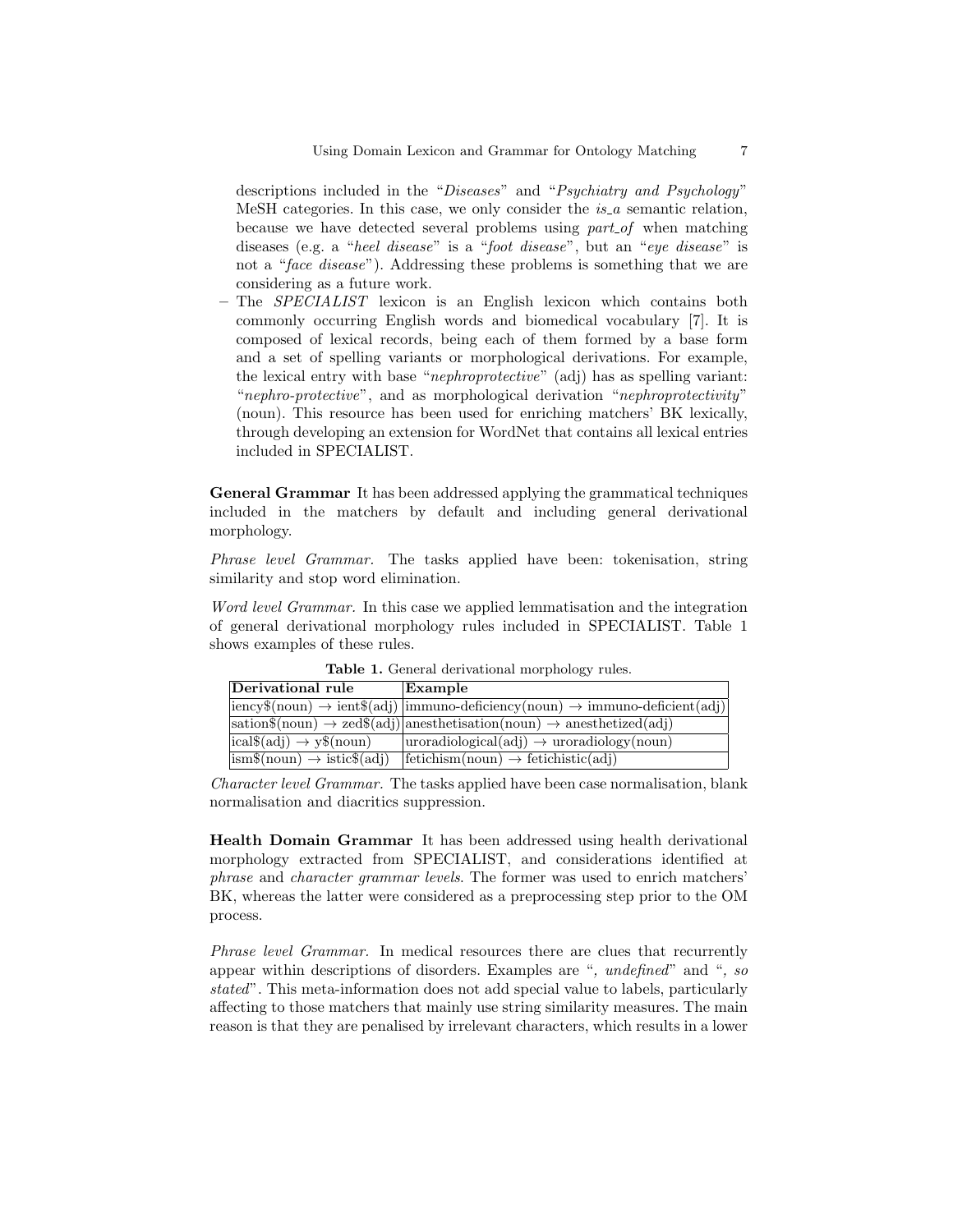similarity degree. Considering the previous issue we decided to suppress these interpretational clues from descriptions of diseases in a preprocessing step prior to the matching process.

Word level Grammar. Several domain-specific derivational morphology rules have been extracted from the SPECIALIST lexicon and integrated into WordNet. Examples of these rules are shown in table 2.

| Derivational rule                                                      | Example                                                                                                                       |
|------------------------------------------------------------------------|-------------------------------------------------------------------------------------------------------------------------------|
| $\cos(\text{verb}) \rightarrow \cos(\text{noun})$                      | $ {\rm sclerose}({\rm verb})\to{\rm sclerosis}({\rm noun})$                                                                   |
|                                                                        | $\vert$ physeal $\$(adj) \rightarrow$ physis $\$(noun) \vert$ adenohypophyseal $\{(adj) \rightarrow$ adenohypophysis $(noun)$ |
| $\ket{\text{sis}\text{\$(noun)} \rightarrow \text{ze}\text{\$(verb)}}$ | $\text{dialysis}(\text{noun}) \rightarrow \text{dialyze}(\text{verb})$                                                        |
| $ a\$(\text{noun}) \rightarrow iasis$(\text{noun})$                    | $\vert$ candida(noun) $\rightarrow$ candidiasis(noun)                                                                         |

Table 2. Health derivational morphology rules.

Character level Grammar. We have identified a particular use of parentheses, square brackets and commas in the health domain. Examples of the use of parentheses and square brackets might be the following:

- 1. Sleep terrors [night terrors]
- 2. No Diagnosis or Condition on Axis I / No Diagnosis on Axis II [DSM-IV]
- 3. Premature (early) ejaculation
- 4. Trichotillomania (hair-pulling disorder)
- 5. Obstructive sleep apnea (adult) (pediatric)

In case 1, the square brackets are used to specify an equivalent expression of "sleep terrors". Similarly, in case 3 parentheses are used to indicate a synonym of "premature". Case 2 is different as brackets are used to point out the DSM version in which the description was included. In case 4 the content within parentheses categorises the kind of disorder that "trichotillomania" is. Finally, case 5 uses parentheses to indicate the domain to which the disorder is applicable, in that case to adults and children.

Similarly as in the previous cases, commas are utilised with different purposes in the medical knowledge. Below there are some examples:

- 1. Tobacco use disorder, Mild
- 2. Adverse effect of unspecified antidepressants, sequela
- 3. Circadian rhythm sleep disorder, shift work

In example 1, the comma is used to specify the degree of the disorder, whereas in example 2, it is used to define the kind of adverse effect. Finally, in example 3, the comma is used to specify the cause of the disorder.

This diverse use of parentheses, square brackets and commas, complicates labels, penalising matchers' performance. Thus, we decided to suppress commas and all content within parentheses and square brackets to avoid this penalisation. This simplifies labels and reduces irrelevant content. Nonetheless, in the future, we should investigate less aggressive solutions to reduce matchers penalisation while taking advantage of the content within parentheses.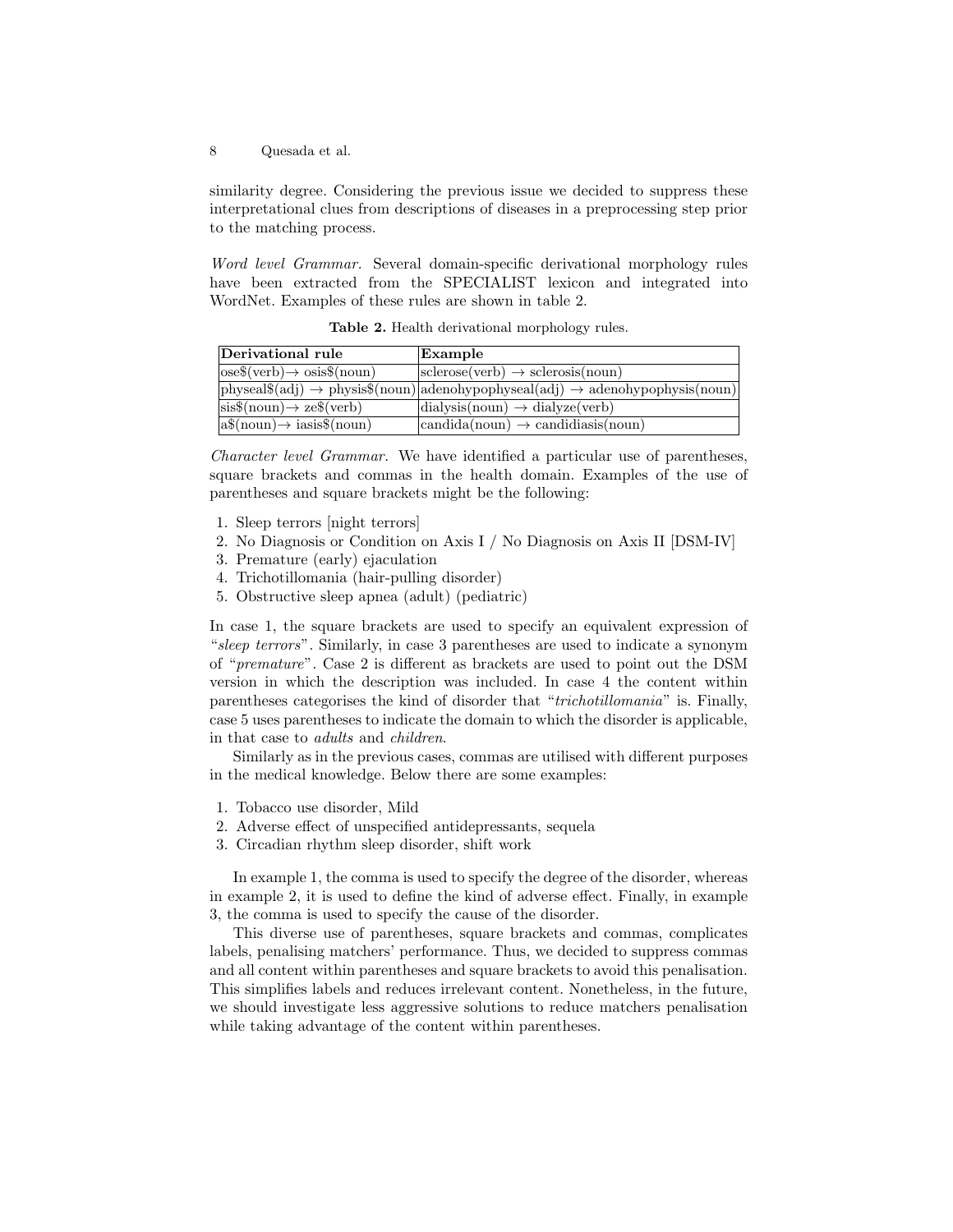### 5 Evaluation

The hypothesis has been evaluated by an experiment in which matchers with different configurations had to match several descriptions of the two most important classifications of diseases for mental health: the Diagnostic and Statistical Manual of Mental Disorders, fifth edition (DSM-5) and the ICD-10. To evaluate the quality of the matchers, we used as gold standard the correspondences between both classifications published in DSM-5, where it is specified to which code in ICD-10 corresponds each description in DSM-5.

The input schemas were a source dataset with 200 entries randomly selected from DSM-5, and a target dataset with 177 descriptions included in ICD-10, which are the correspondences of the entries chosen from DSM-5.

The matchers selected were S-Match [14] and LogMap [15]. The main reasons of choosing these two matchers are their differences to carry out the matching process, and the diverse BK they use. Whereas the former carries out semantic matching, the latter is a highly scalable system that has reasoning and diagnosis capabilities allowing it to detect and repair unsatisfiability on the fly [10]. S-Match uses by default WordNet as BK, so it only includes general knowledge, whereas LogMap only incorporates by default biomedical knowledge provided by resources within of the Unified Medical Language System (UMLS). Regarding grammar, both matchers are limited to address general grammar. While S-Match includes tokenisation, lemmatisation and the translation of punctuation marks into logical connectives, LogMap implements string similarity measures, stop words elimination and word stemming.

The experiments were executed 4 times with each matcher, computing the standard metrics within the information retrieval community: precision, recall and f-measure. Firstly, with the vanilla version, which was our baseline in each case; secondly, with the lexicon extension; thirdly, with the grammar extension, and finally, with both extensions.

Figure 1 and figure 2 depict the results of the experiments executed in S-Match and LogMap, respectively. We can see how both matchers, S-Match and LogMap, improve their performance in terms of f-measure around 20% and 7% respectively. It is also noticeable, that overall both matchers achieve low results which are caused by the nature of the input labels, which on average are descriptions with more than 5-6 words, so this results in complex label formulas and low string similarity values.

Regarding S-Match, the vanilla version only has a general BK and the matcher is penalised mainly for the way in which it manages commas (each comma is considered as a disjunctive operator). This caused a huge number of false positives, which negatively affected precision, but also discovered, as side effect, a high number of correspondences, resulting in the highest recall. An example is the label "Mild cognitive impairment, so stated" which is transformed into the following label formula:

#### mild & cognitive state & impairment | state

From this label formula S-Match computes the following node formula: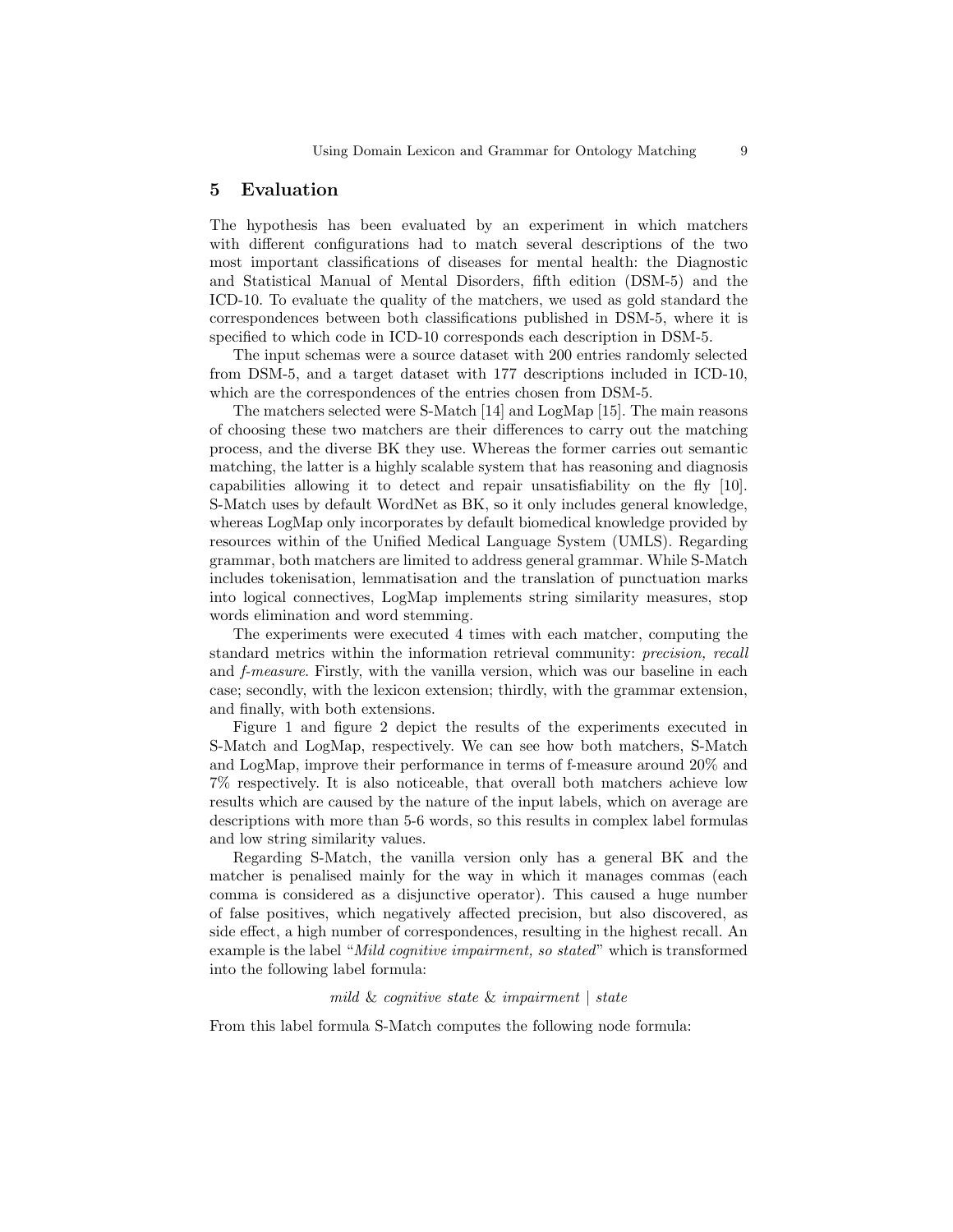

Fig. 1. Results of the experiments executed in S-Match.

#### $(mild \mid state) \& (coanitive state \mid state) \& (impairment \mid state)$

That means that if "state" has a relationship with a lemma within any label of the other ontology, the matcher will output a mapping even if the rest of the label is not related.

The lexicon extension considerably improves the performance (11%) by adding health lexicon knowledge, but this extension also avoids some of the correspondences discovered as side effect, mainly with the inclusion of lexical entries that were considered as single tokens in the vanilla version and now are compound tokens, so the recall slightly decreases.

The grammar extension is the one that drastically reduces the number of false positives mainly with the techniques applied at phrase and character grammar levels that were employed as a preprocessing step prior to the matching process. In addition, it also discovers new mappings thank to the derivational morphology implemented at word grammar level.

The combination of both lexicon and grammar extensions is the configuration that performs better in terms of f-measure, complementing each other and improving the baseline around 20%. However, the false positives of both extensions are also aggregated, being precision slightly penalised.

As for LogMap (see Figure 2), the vanilla version includes biomedical knowledge by default, resulting in a baseline with a performance over 60%.

The lexicon extension added knowledge coming from SPECIALIST, MeSH and WordNet, but it was the latter which produced the major impact as it added domain-independent knowledge contained in the labels. This new knowledge also produced some false positives, but on average this configuration improved the baseline around 6.3%. An example of false positive is:"Narcolepsy without cataplexy but with hypocretin deficiency"  $\neq$  "Narcolepsy with cataplexy", while an example of new true positive is: "Acute stress disorder"  $\equiv$  "Acute stress" reaction".

The grammar extension had a similar effect mainly because it also incorporated WordNet. In this case, tasks for word and character grammar levels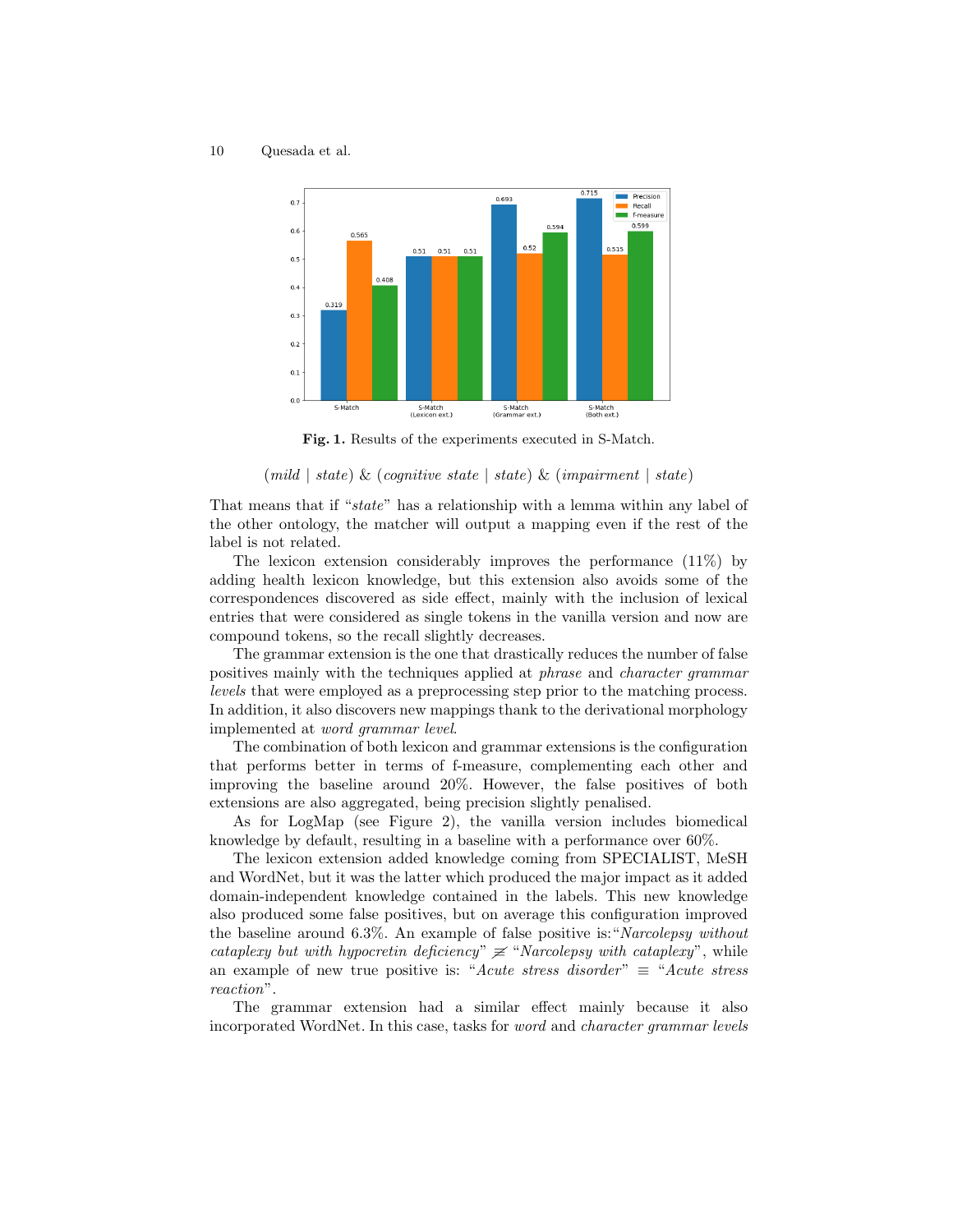

Fig. 2. Results of the experiments executed in LogMap.

had a low impact on LogMap. Nonetheless, phrase level grammar preprocessing had a significant impact, and the performance improved 6.5% with respect to the baseline. Examples of new true positives are: "Trichotillomania (hair-pulling disorder)"  $\equiv$  "Trichotillomania", and "Overweight or obesity"  $\equiv$  "Obesity, unspecified".

The combination of both extensions was the configuration that obtained the best performance, achieving the highest number of true positives discovered. In this case, the baseline is improved more than 7%.

## 6 Concluding Remarks

In this paper, we have presented an approach in which matchers can take advantage of both, domain lexicon and grammar to improve their performance when matching domain-knowledge resources. After evaluating our approach by matching some descriptions of mental health disorders included in DSM-5 and ICD-10 with S-Match and LogMap, we can conclude that our hypothesis is true, as both matchers improve their f-measure compared with the vanilla version.

It is interesting to highlight how the use of domain lexicon and grammar affects differently depending on the matcher. Whereas the domain lexicon extension has the major impact on LogMap, S-Match experiences its major improvement with the grammar extension. The main reason is that LogMap now can discover new mappings thank to domain-independent knowledge, and S-Match has label formulas significantly simplified. This information is useful in order to optimise efforts in the future, and help to decide whether is more valuable investing time focusing on integrating domain lexicon or grammar knowledge into matcher's KB.

As future work we should explore other factors that may affect matchers when matching domain-knowledge, such as the impact of each kind of knowledge represented within knowledge resources according to their levels of specificity. Moreover, it is interesting to delve into methods to aggregate lexicon and grammar results in order to optimise matcher's performance.